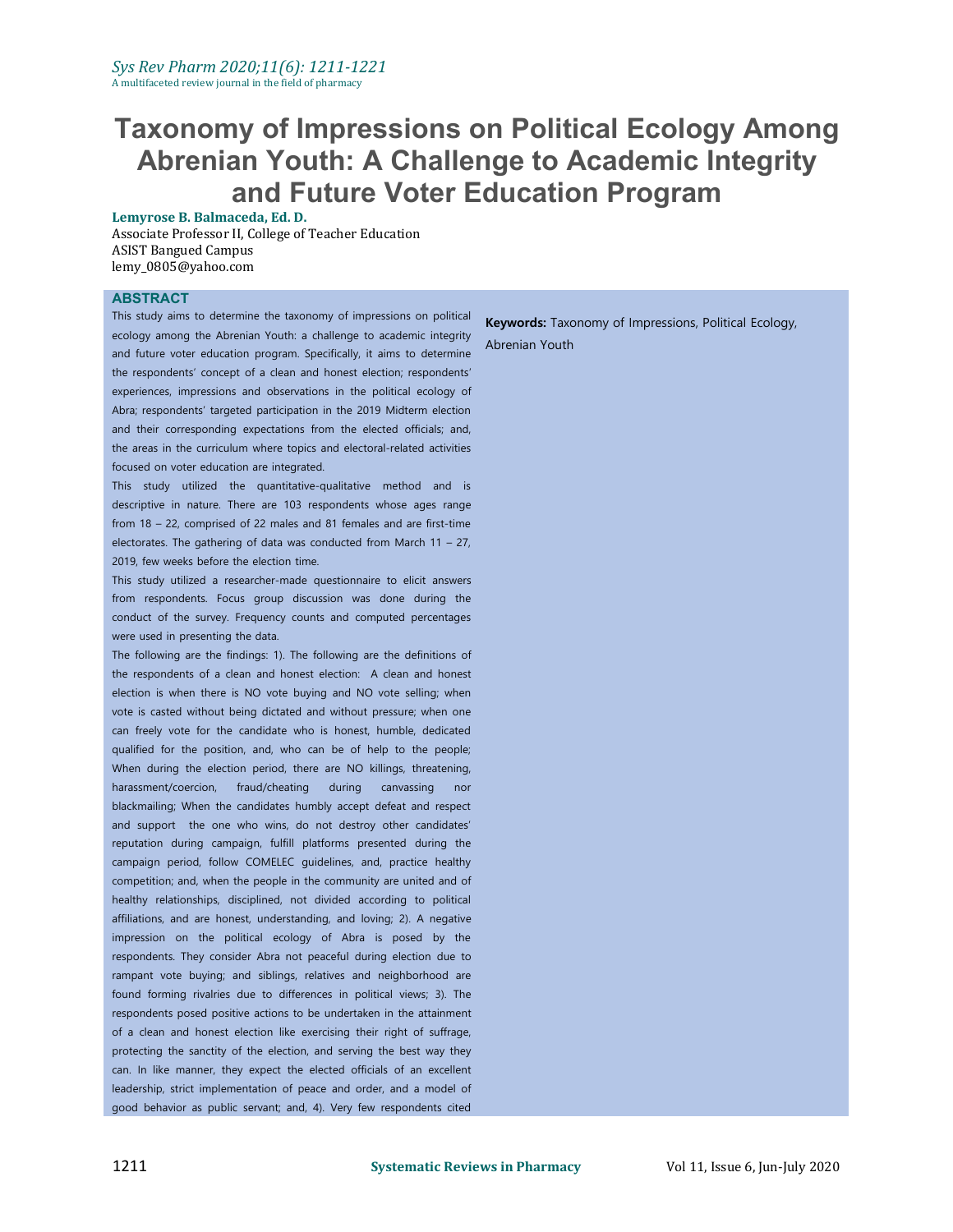A multifaceted review journal in the field of pharmacy

#### subjects undertaken in high school that included voter education and other election-related topics being discussed.

It is concluded that: 1. The respondents reflected in their definitions of clean and honest election their feelings of the cases of fraud observed and experienced during election time; 2. Abra needs rehabilitation through the concerted effort of different line agencies including schools resulting to an improved political ecology; 3. When given proper venue, the respondents would be active participants in activities resulting to the attainment of a clean and honest election. Moreover, they are to emulate good leadership and governance from the elected public servants; and, 4). There is a need for the respondents to be informed of election-related topics focused on voter education.

It is hereby recommended that: 1). A voter education and other election-related topics and activities should be initiated and undertaken in school; 2). Long term school-based activities through the concerted effort of the different line agencies of the government should be undertaken resulting to an improved political ecology of the province; 3). The school through the student SKs to participate in yearround activities of the LGUs in coordination with the different line agencies thereby providing experiences for students to actively participate in the observance of good leadership and governance among the elective public servants accompanied with MOU, and, 4. To revisit the K-12 curriculum for the inclusion of election-related topics focused on voter education; and, 6. To design an extension program in the conduct of a voter education in the school adopted barangay or institution where students will be empowered by respective line agencies to participate in the extension program of the college.

#### **INTRODUCTION**

Educational institutions are essential in shaping students become responsible and useful citizens, as they are the hope of the nation. It is timely that through the curriculum, they learn to become responsible voters and active participants of democracy. There must be areas in the curriculum crafted to enhance the students' political learning and involvement thus, equipping them with sufficient knowledge leading them to contribute in the attainment of a clean and honest election. Several activities had been undertaken to help remove the stigma that Abra is a "scary" place most especially during the election season. One significant activity is the Peace Covenant signing recently concluded at Camp Juan Villamor, Bangued, Abra headed by the newlyinstalled director of the Police Regional Office Cordillera (PROCOR). The event marks the first engagement of almost all politicians, together with the different stakeholders, including the police and the military (Agoot, 2019). This is an annual activity by the Police Regional Office Cordillera (PROCOR), the Philippine Army (PA) and religious organizations and the Commission of Elections (COMELEC) in the province started few years back.

intensifies their values which later on practiced every election time and every election thereafter. This will be processes. Experiential learning for such activities and made easier, as technology advances so fast, where intensifies their values which later on practiced every students can utilize the knowledge attained in the electio

Candidates also signed a covenant for "truthful, responsible, upright, transparent, and honest" polls during a Mass led by Cardinal Luis Antonio Tagle at the Manila Cathedral last May 2, 2018. In signing the covenant, led by Catholic Church leaders, the candidates promised to upkeep people's right to vote and to "refrain from using guns, goons and gold." The candidates were asked to "strongly caution families, friends, and supporters to abstain from using violence, deceit, fraud and other unfair and dishonest practices." Aforementioned institutions and line agencies are engaged actively in conducting activities campaigning for a clean and honest election practices. The Abra State Institute of Sciences and Technology (ASIST) had not yet pioneered a school-based involvement in promoting and creating avenues for students' participation in the attainment of clean and honest elections. With that, students are not only knowledgeable about electoral processes, but /they will also feel more personally engaged in public policy issues and will prompt their desire to participate actively in democratic

processes. Experiential learning for such activities and made easier, as technology advances so fast, where students can utilize the knowledge attained in the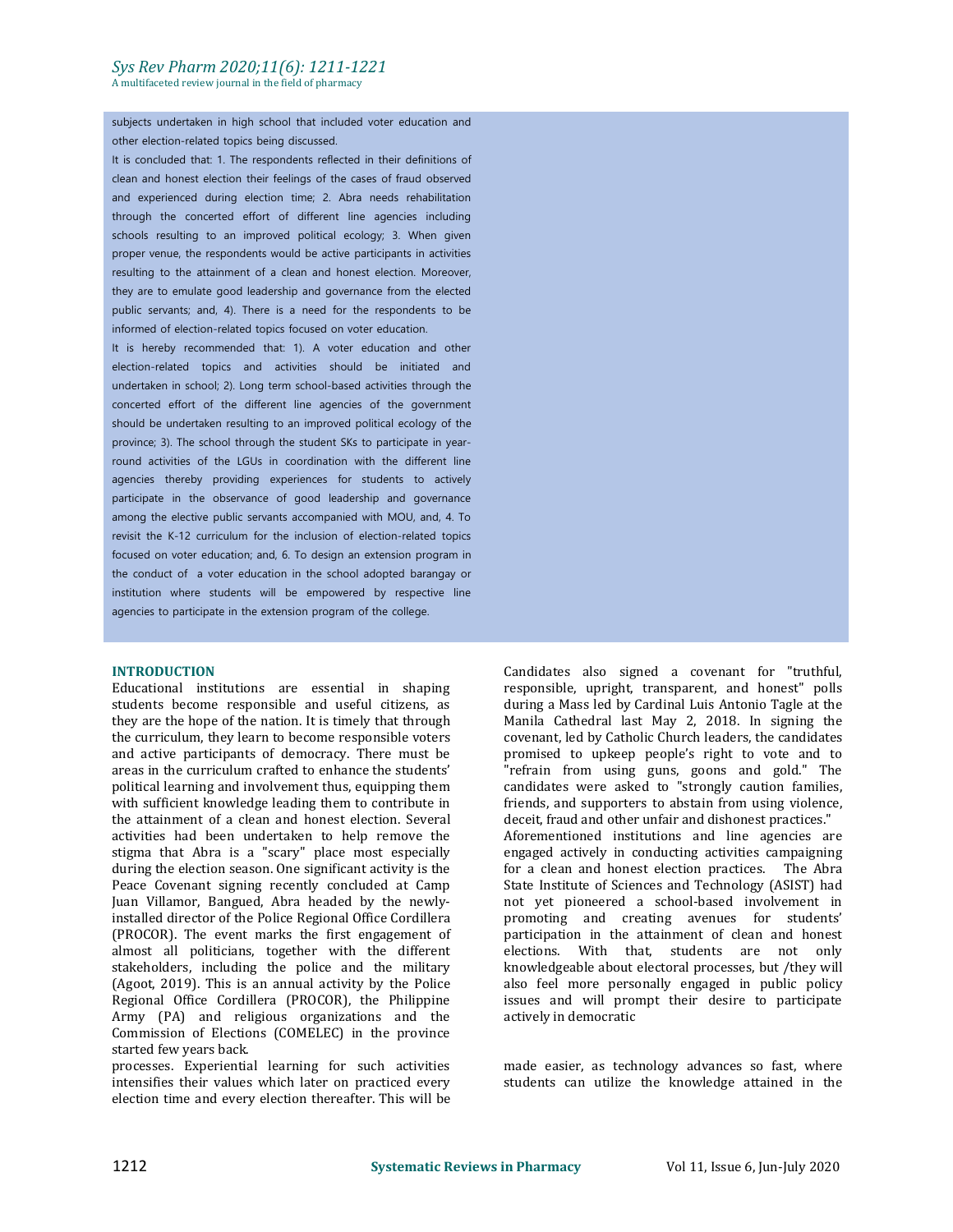academe – and through technology – in attaining a clean and honest election.

It is in this premise that this study is conducted to determine the present-day impressions of the first-time electorates together with their election experiences and pose these as challenge in the academic integrity. As a a and a Abra: learning institution, there is a need to fill the gap in educating the students in the attainment of a clean, honest and democratic elections through their participation.

The Commission on Elections has suggested the inclusion of voter education in the college curriculum. The move, according to COMELEC officials, will not only educate students about the electoral process as they prepare to vote for the first time, but also about the importance of making informed choices (Orosa, 2014). According to her, the COMELEC is supporting a bill filed at the House of Representatives, which seeks to make voter education compulsory in schools. Informed voters are helpful in preventing vote-buying, fraud, and violations of campaign regulations and other practices that undermine elections. If Filipinos want democracy, everyone is enjoined to vote honestly. Creating an informed electorate is best started in school, and these are crucial component in fighting corruption and improved governance. Hence, schools must sufficiently prepare students to exercise their right of suffrage appropriately. The successful citizen-voter education is expectedly result to a more credible electoral process laying the foundation for stabilizing democracy as it strives to bring the broad participation of the people in the political and electoral processes.

These are some of the starting point where voter education should start from the school where students are enrolled. Voter education that include legal bases like the 1987 Constitution and the Omnibus Election Code among others. Article V, Sec. 1-2 of the 1987<br>Philippine Constitution states: Suffrage may be Philippine Constitution states: exercised by all citizens of the Philippines not otherwise disqualified by law. Therefore, the students should be informed of this. Suffrage means no vote buying and no vote selling.

is argued that humans are creatures of reason. It is argued that humans are able to identify their own interests and their own opinions, and are aware of the wider claims of the community. Therefore, according to this argument, the individual will use his vote in an intelligent fashion, and is consequently entitled to share in the selection of qualified candidates. **OBJECTIVES**

# **General:**

To determine the taxonomy of impressions on political ecology among the Abrenian Youth: a challenge to academic integrity and future voter education program.

are directed to answer in the most dominant dialect (Iloko) to express exactly what they felt and what they here the co are directed to answer in the most dominant dialect<br>(Iloko) to express exactly what they felt and what they For the open-ended questions, answers were<br>mean. **Statistical Treatment of Data**<br>individually read, tallied and fu

# **Specific:**

1. To determine the respondents' concept of a clean and honest election;

2. To determine the respondents' experiences, impressions and observations in the political ecology of Abra;

3. To determine the respondents' targeted participation in the 2019 Midterm election and their corresponding expectations from the elected officials;

4. To determine areas in the curriculum where voter education topics and other electoral-related activities are integrated.

#### **METHODOLOGY**

#### **Research Method**

This study utilized the quantitative-qualitative method of research in determining the impressions on political ecology among the Abrenian youth, and descriptive in nature. Quantitative because it utilized a researcher made questionnaire in eliciting answers from the respondents where frequency count is further presented in tables. Qualitative because it considered answers of respondents elicited during the focus group discussions. It is descriptive in nature, because it describes the respondents' impressions of the targeted topic.

# **Participants**

The study targets the 103 first-time electorates from the province of Abra whose ages range from 18 – 22 comprised of 22 males and 81 females. Gathering of data was conducted from March  $11 - 27$ , 2019, few weeks before the election day.

# **Data Gathering instruments**

This study utilized a researcher-made questionnaire to elicit answers from respondents on their concept of a clean and honest election; their experiences, impressions and observations in the political ecology of Abra.

In addition, the principle of rationalism, under which it courses where election-related topics focus on voter There are also questions probing the subjects or education were tackled; their intended involvement and participation in attaining a clean and honest election; and their expectations from the elected officials. Focus group discussion was done during the conduct of the survey.

# **Data Gathering Procedure**

Questions were explained item by item for a clearer understanding by the respondents. Focus group discussion was undertaken to supplement answers provided in the questionnaire. Some items were provided with choices, where respondents check as many as those that are true to them. Some items are open-ended, where the respondents<br>Statistical Treatment of Data

For the open-ended questions, answers were individually read, tallied and further analyzed and categorized in themes and common denominators, and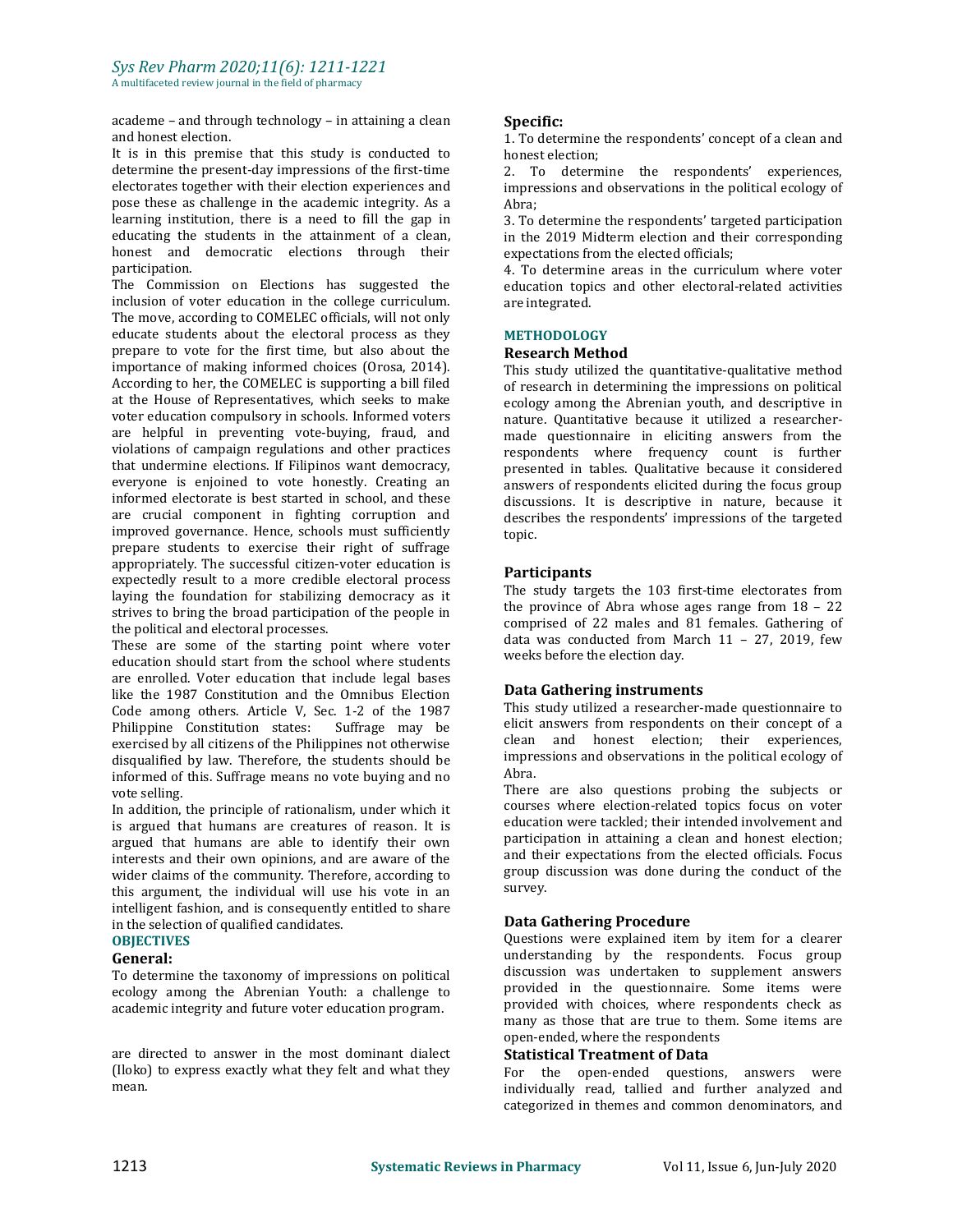are presented in tabular form of frequency counts and computed percentages. For items with given choices, scores of each choice were likewise tallied and are<br>  $\frac{1}{2}$  The result of this study is presented in the supersented in tabular form of frequency counts and<br>  $\frac{1}{2}$  pages in both tabular and textual presentation. presented in tabular form of frequency counts and computed percentages.

The data is not submitted for further statistical treatment because there is no relationship or differences being correlated, merely descriptions of quantity and of qualitative identities. Impressions given by the respondents are unanimously and qualitatively considered in the discussions.

# **RESULTS AND DISCUSSIONS**

The result of this study is presented in the succeeding

# pages in both tabular and textual presentation. **Respondents' definition of <sup>a</sup> clean and honest election**

Table 1 in the succeeding page presents the respondents' definition of a clean and honest election given in bulleted form, categorized in themes and common denominators, and are presented in tabular form of frequency counts and computed percentages.

| <b>Basis of the Views of</b>     | Respondents' Definition What is clean and honest election?   Frequency   Percentage |    |       |
|----------------------------------|-------------------------------------------------------------------------------------|----|-------|
| <b>Respondents</b>               |                                                                                     |    |       |
| In View of Voting                | 1. When there is:                                                                   |    |       |
|                                  | a. NO vote buying                                                                   | 85 | 82.52 |
|                                  | b. NO vote selling                                                                  | 18 | 17.47 |
|                                  | 2. When vote is casted:                                                             |    |       |
|                                  | a. without being dictated                                                           | 49 | 47.57 |
|                                  | b. without pressure                                                                 | 39 | 37.86 |
|                                  | 3. When one can freely vote for the candidate:                                      |    |       |
|                                  | a. qualified for the position                                                       | 23 | 22.33 |
|                                  | b. who is honest, humble and committed                                              | 9  | 8.74  |
|                                  | c. who can be of help to the people                                                 | 5  | 4.85  |
| In view of incidents during      | 4. When during the election period, there are                                       |    |       |
| election period                  | NO:                                                                                 | 39 | 37.86 |
|                                  | a. killings                                                                         | 25 | 24.27 |
|                                  | b. threatening                                                                      | 15 | 14.56 |
|                                  | c. harassment/coercion                                                              | 14 | 13.59 |
|                                  | d. fraud/cheating during canvassing                                                 | 3  | 2.91  |
|                                  | e. blackmailing                                                                     |    |       |
| In view of candidates' practices | 5. When the candidates:                                                             |    |       |
|                                  | a. humbly accept defeat and respect and support the one who                         | 14 | 13.59 |
|                                  | wins                                                                                | 10 | 9.71  |
|                                  | b. does not destroy other candidates' reputation during                             | 10 | 9.71  |
|                                  | campaign                                                                            | 6  | 5.83  |
|                                  | c. fulfills platforms presented during the campaign period                          | 5  | 4.85  |
|                                  | d. follow COMELEC guidelines                                                        |    |       |
|                                  | e. practice healthy competition                                                     |    |       |
| In view of candidates' practices | 6. When the people in the community are:                                            |    |       |
|                                  | a. united and of healthy relationships                                              | 18 | 17.48 |
|                                  | b. disciplined                                                                      | 13 | 12.62 |
|                                  | c. not divided according to political affiliations                                  | 12 | 11.65 |
|                                  | d. honest, understanding, loving                                                    | 7  | 6.80  |

#### **Table 1.** Respondents' Definition of a Clean and Honest Election.

Table 1 shows the varied responses of the respondents' definitions of a clean and honest election and categorized accordingly as based on their views: on and during the voting; of incidents during election period; of candidates' practices and of the peoples' practices during the election.

Based on their views related to voting, the respondents consider an election to be clean and honest when there is no vote buying (82.52%) and no vote selling of the time, it is not the candidate who will personally give money, materials or other forms like rice, blanket agnosis and minga agkakalugaran, ibaga da wenno<br>or farm implements, but someone of the same political ikampanya da diay kandidato da, sada nangiyawat iti or farm implements, but someone of the same political affiliation, or a follower). This claim was seconded by another respondent who mentioned "*basta adda latta*

(17.47%). For them, vote buying take place when candidates, their followers or allies offer cash, material or other forms in exchange of a vote, or promise for a vote. As one respondent cited his family's experience during the last election and claims, " *kaadwan na, saan nga mismo nga diay kandidato ti mangted iti kwarta, wenno ania man a banag, kas koma bagas, ules wenno kasapulan iti kataltalunan, no di ket mangibaon kadagiti kakadwa na, wenno pasurot na."*(Most

*immay idiay balayen, adda iggem na a listaan ti nagnagan mi nga agkakalugaran, ibaga da wenno ikampanya da diay kandidato da, sada nangiyawat itisobre, <sup>a</sup> para kano pagmeryenda, uray dimi inawat, imparabaw da lattan iti tugaw sada nagpakadan."*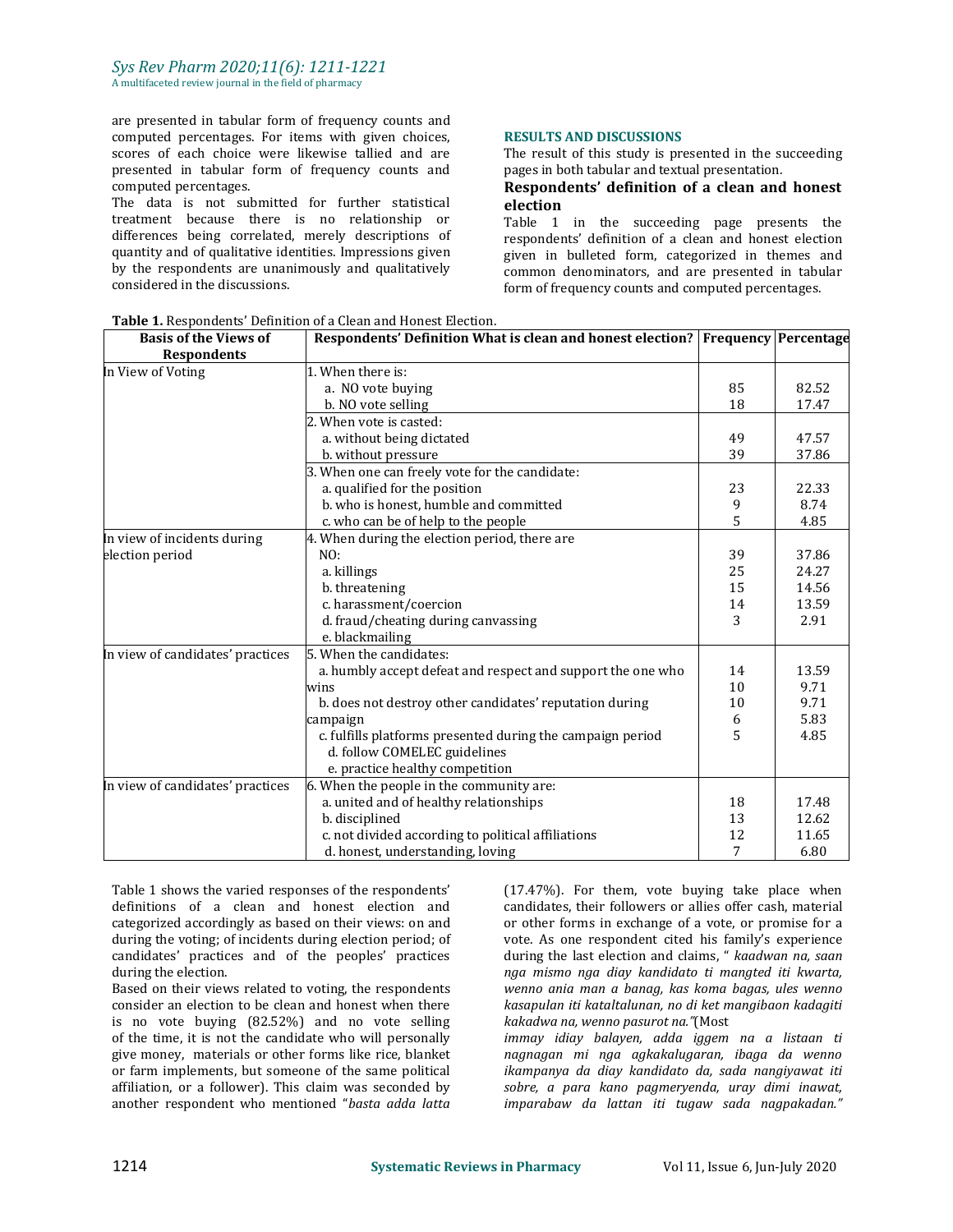(Somebody came holding a list of voters in our barangay, convinced us to vote for their candidate then left something in an envelope - according to them , something to buy for a snack – even if we did not accept it, they just put on the chair, then just wentoff).

On the other hand, vote selling for them are the voters who accept cash, materials or some other forms in exchange of their votes. Usually, vote selling is done secretly by groups in the same political affiliations, based from the stories of the respondents. In their observations, these people usually go together in accord. with a complete family name). The respondents further<br>They commonly convene in one place, usually in a house, explained, "*inton ngamin panagbibiliang ti botos Ma'a* They commonly convene in one place, usually in a house, to receive money – for their maintenance. Meaning, something to spend during the election day. The respondents live in the countryside, and election precinct is in the town proper. The respondents conclude the clustering as indication of commonality in affinity to a certain political party. They are bound to the idea that this scenario manifests solidarity.

The respondents consider an election clean and honest election when they can cast their vote without being dictated (47.57%) and without pressure (37.86%). "In my case," a respondent said, "*adda inted ni tatang nga listaan ti ibotos ko a naisurat iti bassit laeng nga papel. Binilin nakami nga inton agbotos kami, suruten mi a naminpinsan ti porma ken panagsasaganad ti nagnagan nga isurat mi. Dinamag ko no apay, kunana ket dayta kano ti naited a kontra senia para kadakami nga pamilya. Ti kontra senia ket naited iti tunggal pamilya a masurot nga maisurat segun iti panagsasaganad ken porma ti nagnagan tapno pagilasinan nga dakami a sangapamilya ken nagtalinaed kami a napudno iti grupo a panpanigan mi."* (My father gave me a list of names of candidates written in a small piece of paper. He instructed us to strictly follow the format and chronological order of the names written on it when we cast our votes. I asked him why, he told me that the order and format given was specifically designed as identity given to our family. From there, the group can easily notice whether our family strictly casted a straight vote for the candidates with whom we are politically affiliated). When further questioned about the format being referred to, the respondent bluntly said "adda naited nga urnos ti respondent bluntly said *"adda naited nga urnos ti nagnagan ti kandidato. Idiay papel nga naited kanyak, ti nagan ti para kapitan nga naisurat ket palayaw na ket naipasaruno diay initial ti apelyido na. Kasta pay metten nga dagidiay nagnagan ti para kagawad, naduma duma nga urnosti nagnagan. Kayat ko a sawen Ma'am, saan nga eksakto a nagan ti kandidato a naisurat iti balota ti masurot. Mabalin nga diay kusto a first name ti kandidato, maipasaruno ti initial ti apelyido na. Kadagidiay dadduma a nagnagan, initial ti first name, ken kumpleto nga apelyido met iti masurot.* (The names On the other hand, the respondents claim of a clean and honest election when a vote is casted without pressure. When asked of their thoughts about this, one responded this. "*Iti kapadasak Ma'am, gapu ta timmaray ti kabsat ko a para SK chairman, ken inkari ni mayor mi nga isunto ti suportaran na nga agbalin nga SK federated president, masapul nga ibotos mi a sangapamilya amin a kalinya na iti SK, ken kalinya na iti barangay, uray diak koma kayat*

of the candidates are specifically written in a unique order. In the list given to me, the name of the candidate for the barangay chairman was written with the alias followed by the initial of the family name. Same is through with the names of the barangay councilors. What I mean Ma'am, we will not write the full registered name of candidates as they appeared in the ballot. It could be the correct given name of the candidate followed by the initial letter of the family name. For the other candidates, it could be the initial of the first name with a complete family name). The respondents further explained, " *inton ngamin panagbibiliang ti botos Ma'am, adu ti tattao nga agi-tally kadagidiay maibasa nga balota. Mabalin nga dagitay watchers iti politico, wenno watchers ti grupo, mapa administrasyon wenno opposition. Isurat da eksakto dagidiay maibasa, nicknames man ken initials. Ket inton malpas ti panagbibilang, makita danton kadagidiay kontrasenia a naited iti tunggal pamilya no nasurot wenno saan. No kas pagarigan, innem ti bumutos iti maysa a bubong, masapul nga innem met iti maibasa a kontrasenia segun iti naituding nga urnos iti nagnagan iti kandidato a naited iti listaan iti tunggal pamilya. Ditan a makita no nag straight vote iti maysa a pamilya wenno saan. Aglalo ta saan met nga counting machine iti nausar idi panagbobotos iti kapitan. Maammuan no sinno iti napudno iti grupo na ken dagiti saan"* (During the counting Ma'am, some of the expectators present during the canvassing of votes will tally the result based on what is read written in the ballot. These may be the watchers of a candidate, or a political group, in the administration or opposition. They will write exactly how the names were written, first names or initials. After the canvassing, they can inspect, based on the ballot identity given in each family, whether it was really strictly followed or not. For example, if there are six voters in a household, expectedly, 6 followed strictly the ballot identity given to that household. From there, they can easily determine whether the family strictly casted a straight vote for that party or not. Most especially that during the local election, a counting machine was not used. A family can be easily identified whether they were loyal or not to the political party where they are being affiliated).

From this point of view, it can be deducted that a family may have received something in exchange of their votes as evidenced by the ballot identity given to voters and the instruction of the household leader to his family members to strictly follow how names are written in the identity ballot when casting their votes. In this case, the respondent had not casted his vote according to his will, but according to what the household head imposed as influenced by the affiliations to such partisan group.

*nga ibotos amin ida. Ngamin segun iti panagkitak, saan da nga amin ket makabael nga agbalin nga opisyal. Kayat ko a sawen, Ma'am, kasla mas kabaelan dagiti dadduma a kandidato iti kabangibang nga grupo gapu ta nangatngato ti nagadalan da, ken ad adu iti kapadasan da ngem dagitoy kalinya ti kabsat ko. Ngem gapu ta kayat ko met a mangabak ti kabsat ko, kasapulan nga ibotos ko amin ida. Dagitoy a linya ket pinili ni mayor mi,*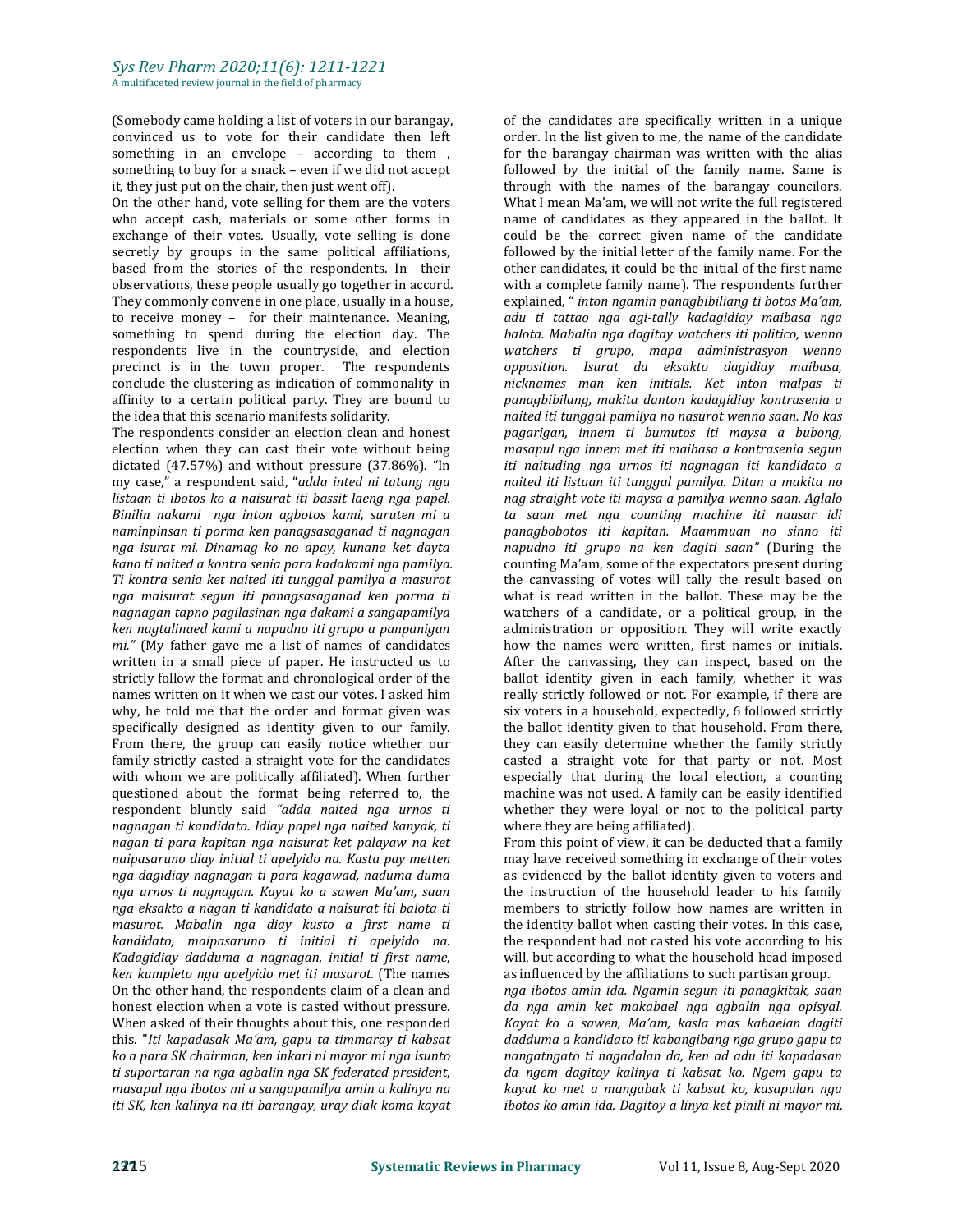A multifaceted review journal in the field of pharmacy

*isu nga tinulungan na ida iti pagkampanya da a kwarta.* (In my experience Ma'am, because my sibling ran as SK chairman, and the mayor promised that she will support her in the race for SK federated presidency, our family need to cast a straight vote in her line-up, including those candidates in the barangay level though I don't want some of them. In my own point of view, some don't have the capability to stay in the position they desired. What I mean Ma'am, some of the candidates in the opposing party are more deserving because they have higher educational attainment and of more exposure than those of my sibling's line up. However, because I wanted my sister to win also, I need to vote for them too. These are the candidates whom our mayor had chosen, besides, they have been provided by the mayor of a campaign fund).

This is the prior experience of the respondent during their first-time casting of votes, a revelation pointing out a feeling of being dictated and pressured. Due to loyalty, support and love to family, he obeys parents even to the point of giving up their right to suffrage. It can also be deducted from this that needs and necessities of the family is a major source of pressure, not necessarily direct from the elective officials neither the candidates.

Moreover, in view of voting, the respondents view an election to be clean and honest when one can freely vote for the candidate who: is qualified for the position  $(22.33\%)$ ; is honest, humble and committed  $(8.74\%)$ ; and, can be of help to the people (4.85%).

The respondents picture out an elective candidate to be of help to the people. When asked of their opinions for this, one claimed: "idi ngamin nagsakit ni tatang ket this, one claimed: "*idi ngamin nagsakit ni tatang ket masapul nga maitaray iti ospital, napan kami nagpatulong iti maysa nga politiko idiay lugar mi nga adda lugan na. Gapu ta ammo na nga dimi imbotos idi napalabas nga eleksiyon, kunana nga kayat na tumulong ngem perdi kano ti lugan na. Isu nga kapilitan nga napan kami nagpatulong ken mayor ta isu da ti adda lugan na. Awan met kabaelan mi a mangarkila. Kabigatan na, adda met nakakita a nagpa Bangued diay politiko a nangibaga nga perdi lugan na.* (When my father got sick and needs immediate medical attention, we asked for help from a politician nearby who owns a car. Because he knows we did not vote for him last election time, he claimed of his desire to help, but his vehicle is damaged so we ran to seek help from the mayor, as we cannot afford to hire. The following day, somebody sighted him in Bangued). From this claim, it is noted that people are reliant from politicians even for their personal or family interests and needs. For them, it is a clean and honest As a whole, the respondents have a wide definition of a clean and honest election, including a variety of factors contributory to it. This means that they are dedicated to stand for to the principles of the Constitution, election procedures and systems, respect the sanctity of electoral implementation and stay away from engaging

election when they can ask help from those whom they voted for. Further, it can be deducted that people too, take advantage of the elective officials, they vote for they can have something in return, not for once, twice, but many times after the election. This can be shown in the Filipino value called "utang na loob". This too could be observed vice versa.

The respondents also view an election to be clean and honest in view of incidents during election period. For them, an election is clean and honest when, during the election period, there are no killings (37.86%); threatening (24.27%); harassment/coercion (14.56%); fraud/cheating during canvassing (13.59%); and, blackmailing (2.91%). The respondents believe that killings during election period are likely to be politically motivated. This claim shows that the young respondents are not deaf nor innocent of shooting incidents in the province that are correlated with political motives. Though no incident had been recorded as a solved crime to prove these allegations to be true, most of the people believe this is so. This problem could hardly be unveiled as nobody like to reveal what had witnessed although incidentally around the crime scene when shooting was made – obviously, to save own life too.

The respondents consider in their definition of a clean and honest election in view of the candidates' practices during election. According them, there is a clean and honest election when the candidates: humbly accept defeat and respect and support the one who wins (13.59%); do not destroy other candidates' reputation when campaigning (9.71%); fulfill platforms presented during the campaign period (9.71%); follow COMELEC guidelines (5.83%); and, practice healthy competition (4.85%). Respondents picture a very ideal, orderly and peaceful election.

The respondents' definition of a clean and honest election is also influenced by their view of the peoples' practices during the election period. For them, the election is clean and honest election when the people in the community are: united and of healthy relationships (17.48%); disciplined (12.62%); not divided according to political affiliations (11.65%); and, honest, loving and understanding (6.80%). The respondents consider unhealthy relationships when they see their barangay mates' divisiveness due to opposing political affiliations. This for them is not a clean and healthy election. This further implies that relationship among the people in the barangay is very significant. Despite differences, they still find each other in the help of each other.

any form of violence, force, or threat that may unduly influence the people's right of suffrage.

# **The respondents' experiences, impressions and observations in the political ecology of Abra**

**Table 2.** The respondents' experiences, impressions, and observations on the political ecology of Abra.<br>**Experiences Percentage**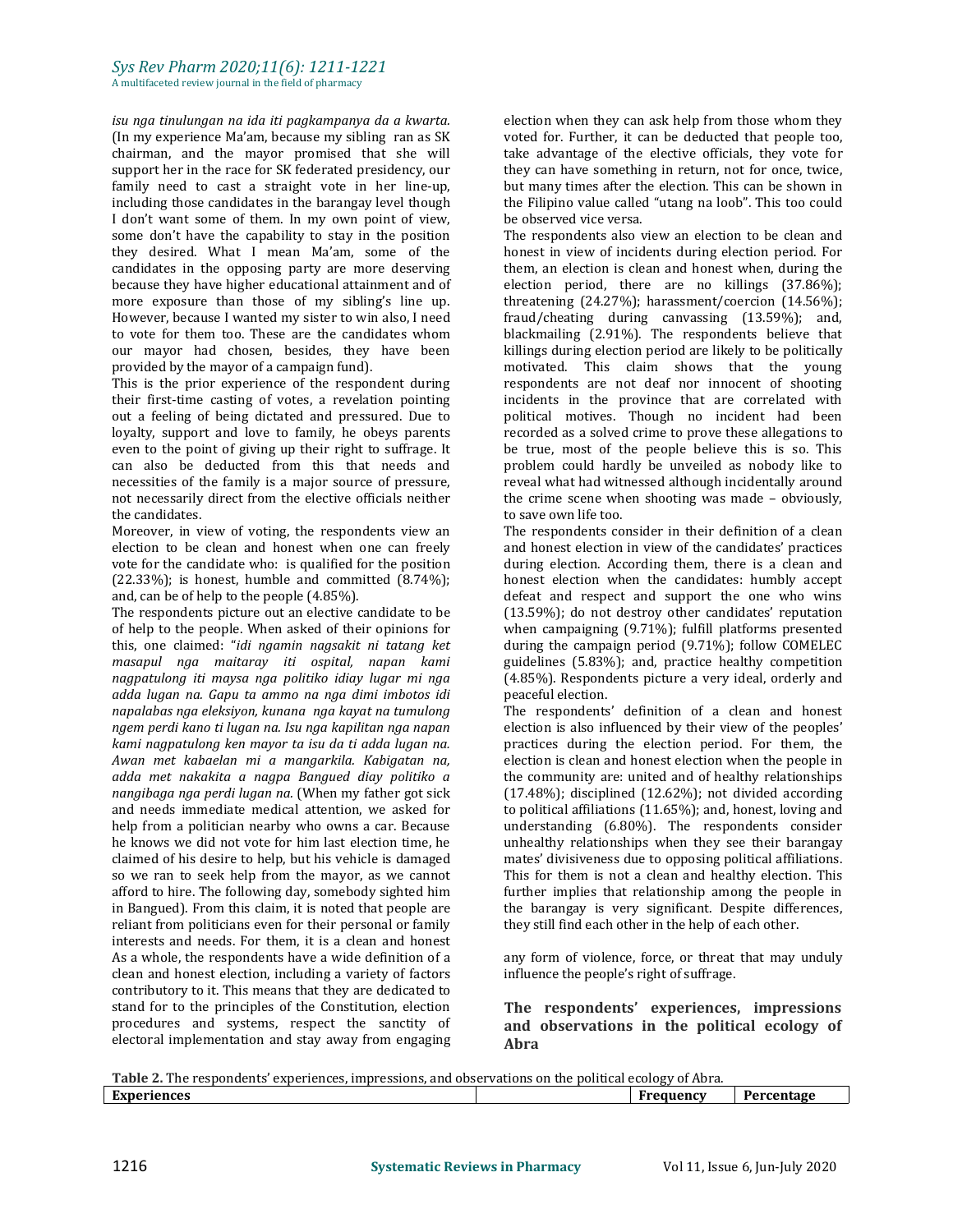# *Sys Rev Pharm 2020;11(6): 1211-1221*

A multifaceted review journal in the field of pharmacy

| Is there vote buying/vote selling during the local election? |                       |                   |              |
|--------------------------------------------------------------|-----------------------|-------------------|--------------|
| <b>YES</b>                                                   |                       | 83                | 80.58        |
| N <sub>o</sub>                                               |                       | 12                | 11.68        |
| Did not answer/No answer                                     |                       | $\, 8$            | 7.77         |
| 2. If your answer is yes, which among the following did you  | 1,000 and below       | 26                | 25.25        |
| receive or experienced?                                      | $1,001 - 5,000$       | 20                | 19.42        |
| a. cash, how much?                                           | $5,001 - 10,000$      | $\overline{c}$    | 1.94         |
| b. in kind/material, what is it?                             | $10,001 - 15,000$     | $\mathbf{1}$      | 0.97         |
| c. promised of something, in what form?                      | 15,001 and above      | $\overline{4}$    | 3.88         |
| d. threatened, in what way?                                  | Goods for the kitchen | 9                 | 8.73         |
|                                                              | Food, snacks          | 5                 | 4.85         |
|                                                              | Rice                  | $\overline{4}$    | 3.88         |
|                                                              | Farm implements       | 3                 | 2.91         |
|                                                              | cap, shirt, bag       | $\overline{c}$    | 1.94         |
|                                                              | ball, ring            | $\overline{c}$    | 1.94         |
|                                                              | road improvement      | 8                 | 7.77         |
|                                                              | barangay project      | 7                 | 6.80         |
|                                                              | job offering          | 5                 | 4.85         |
|                                                              | removal in the 4Ps    |                   |              |
|                                                              | removal of brother    | 1<br>$\mathbf{1}$ | 0.97<br>0.97 |
|                                                              |                       |                   |              |
|                                                              | $($ [0 $)$            |                   |              |
| <b>Impressions</b>                                           |                       |                   |              |
| Very peaceful, no serious election-related issues are        |                       | 5                 | 4.85         |
| affecting the people                                         |                       |                   |              |
| It is peaceful, only simple election-related issues are      |                       | 29                | 28.15        |
| affecting the people                                         |                       |                   |              |
| Not peaceful, serious election-related issues are            |                       | 47                | 45.63        |
| affecting are affecting the people                           |                       |                   |              |
| It is not really peaceful, very serious election-related     |                       | 16                | 15.53        |
| issues are affecting the people                              |                       |                   |              |
| Did not give comment//Did not answer                         |                       | 6                 | 5.83         |
| <b>Observations</b>                                          |                       |                   |              |
| A. Some barangay mates are not in good terms due to          |                       |                   |              |
| politics/ political issues                                   |                       | 73                | 70.87        |
| <b>B.</b> During election time, people in the barangay       |                       |                   |              |
| organized themselves according to political affiliation      |                       | 54                | 52.43        |
| C. Some barangay mates isolate themselves from the           |                       |                   |              |
| from the barangay/barangay mates until election              |                       | 37                | 35.92        |
| period is finished                                           |                       |                   |              |
| D. Activities like farming, carpentry and other related      |                       |                   |              |
| activities are offered only to barangay mates of the         |                       | 32                | 31.07        |
| same political affiliations                                  |                       |                   |              |
| E. Family events like birthdays, hospitalization or          |                       |                   |              |
| even death of a family member is oftentimes                  |                       | 31                | 30.10        |
| influenced by political affiliations                         |                       |                   |              |

When the respondents are asked of their experiences, impressions and observations on the political ecology of the province, most of them have many things to say. As to their experiences during the election, they mentioned countless stories. As to the question whether vote buying or vote selling happened in their place during the last local election as they already had participated, 83 out of 103 (80.58%) respondents answered YES; 12 out of 103 (11.65%) answered NO; and, 8 out of 103 amount range from  $1,001 - 5,000$ ; 2 out 103 (1.94%) (7.77%) did not pose answer/no answer. But not all claim of receiving an amount range from PhP5001 -(7.77%) did not pose answer/no answer. But not all who answered yes gave a specific answer. Like when asked of their experience in vote buying and vote selling, many answers were elicited and were categorized as

cash, in kind/material, promised of something, and cases of threatening. Those who mentioned vote buying and vote selling, respondents mentioned of amount ranging from PhP50.00 the lowest, and PhP20,000 the highest amount and is presented in the table in an ascending order. As presented in the table, 26 out of 103 (25.25%) claim that they receive PhP1,000 and below; 20 out of 103 (19.42%) claim to receive an amount range from 1,001 –5,000; 2 out 103 (1.94%) PhP10,000; one claims to have received an amount ranging from PhP10,001 – PhP15,000; and 4 out of 103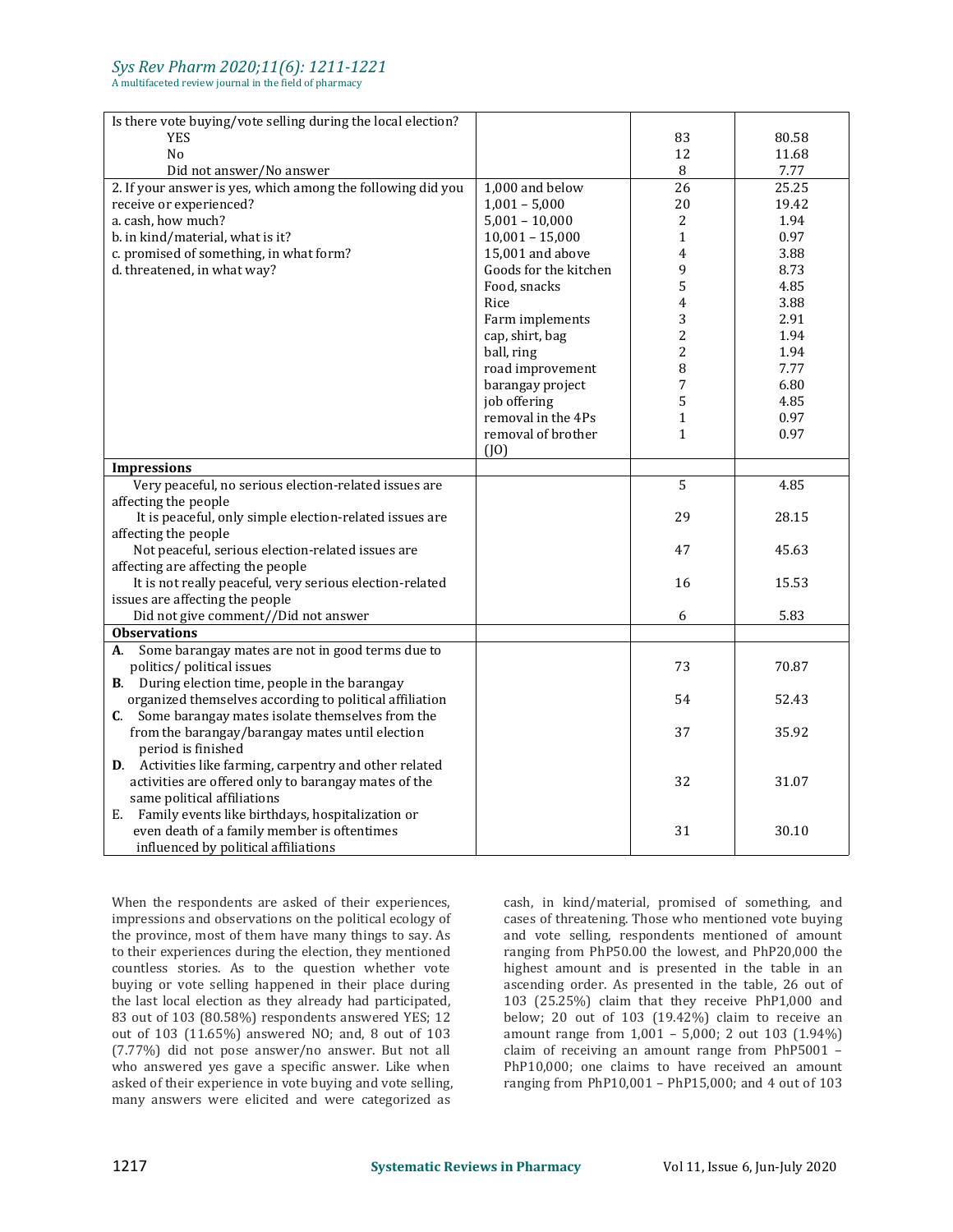(3.88%) claim to receive an amount ranges from PhP15,001 and above.

Other respondents mentioned of their experiences during the recently concluded local elections. Some revealed of the kitchen needs, foods, snacks, rice from one kilo to 1 ganta, farm implements and the familiar caps, t-shirts, grocery bags where names of the candidates are imprinted and they they were favored of. Two respondents revealed that a candidate had granted their request of a basketball ring and a ball.

The preceding situations show opposite scenario. The former is voluntarily given away while the latter is requested in response to an enquiry of the farmers' needs by the elective candidates. This means that voters are both active and passive. They acceptwhat is given them, and in like manner, they request for something they need. They do not refuse even a kilo of rice, as mentioned by respondents, or a quarter kilo of sugar and a small size of coffee, how much more to a cash which admittedly received by respondents at PhP 1,000, PhP2,000, PhP3,000 or even higher. This is supported by the study conducted by Aguilar, et al  $(2017)$ . His group conducted a research that focused on the sphere of electoral strategy and how the poor perceive the tactics of candidates. The study focused on the various electoral tactics of politicians, from vote-buying, violent coercion, to the formation of alliance between national and local politicians. They found out that the use of manageable electioneering such as the giving away of cakes or free movie passes are found effective strategies in convincing the poor to vote for certain politicians.

Other respondents mentioned that candidates promised them of road improvement, barangay projects and job offerings should they win in their barangay. In contrast, 2 mentioned of experienced threats like removing their name as4Ps recipient; and, removal of the of a brother a job order municipal employee.<br>When asked about their impression of the political

ecology of the province, only 5 out of 103 respondents (4.85%) said it is very peaceful, no serious election related issues are affecting the people in the barangay. Meanwhile, 29 of 103 respondents (28.15%) claim that it is peaceful, only simple election-related issues are affecting the people in the barangay.These are the respondents who experienced peaceful elections, whose

candidates were unopposed; hence, no electoral pressure was felt in their community. This means that not all areas in the province are dangerous and scary during the election period. Further, 47 out of 103 respondents (45.63%) claim that the 2019 Midterm election is not peaceful, serious election-related issues are affecting the barangay. Out of 103 respondents, 16 (15.53%) said that the 2019 Midterm election is not really peaceful, very serious election-related issues are affecting the barangay. A total of 63 respondents  $(61.16\%)$  believe that the forthcoming is not peaceful. This means that election-related violence influences this political ecology. This implies that the respondents have heard of some violence during election.

As to the respondents' observations during the election, they are presented as follows in descending order according to percentage. These are: some barangay mates are not in good terms due to politics/ political issues (70.87%); during election time, people in the barangay organized themselves according to political affiliation (52.43%); some barangay mates isolate themselves from the barangay/barangay mates until election period is finished (35.92%); activities like farming, carpentry and other related activities are offered only to barangay mates of the same political affiliations (31.07%); and, family events like birthdays, hospitalization or even death of a family member is oftentimes influenced by political affiliations (30.10%). The following observations of the young voters bear significant influence to the next generations to come. As these are practiced and observed within families, there is no doubt these will also be practiced by them every election and elections thereafter up to generations. This shows a need for a voter education given in school, so that in the coming elections, these respondents will become wise voters – and will influence others in their communities. It is very significant, because there is a significant number from the respondents who are SK officials, and will probably continue their political career in the future. Honorarium, though is attractive.

# **Respondents' Targeted Participation in the 2019 Midterm Election and Their Corresponding Expectations from the Elected Officials**

|                         | Participation by the respondents                              | <b>Frequency</b> | Percentage |
|-------------------------|---------------------------------------------------------------|------------------|------------|
| To exercise my right of | 1. To vote wisely without being dictated                      | 53               | 51.46      |
| suffrage                | 2. Not to receive money or goods from candidates              | 33               | 32.04      |
|                         | 3. Not to engage in vote buying                               | 16               | 15.54      |
| To protect the sanctity | 4. To report irregularities by taking pictures using my phone | 16               | 15.54      |
| of election             | 5. To convince friends not to sell them votes                 | 15               | 14.56      |
|                         | 6. To respect the election result and support whoever wins    | 4                | 3.88       |
| To serve willingly      | 7. To serve as watcher without bias                           | 13               | 12.62      |
|                         | 8. To help maintain orderliness in the premises of the voting | 10               | 9.71       |
|                         | center                                                        | 9                | 8.74       |
|                         | 9. Assist oldies and first timers in any way I can            |                  |            |
|                         | <b>Expectations from elected officials</b>                    |                  |            |

**Table 3.** The Respondents' Targeted Participation in the 2019 Midterm Election and their Corresponding Expectations from the Elected Officials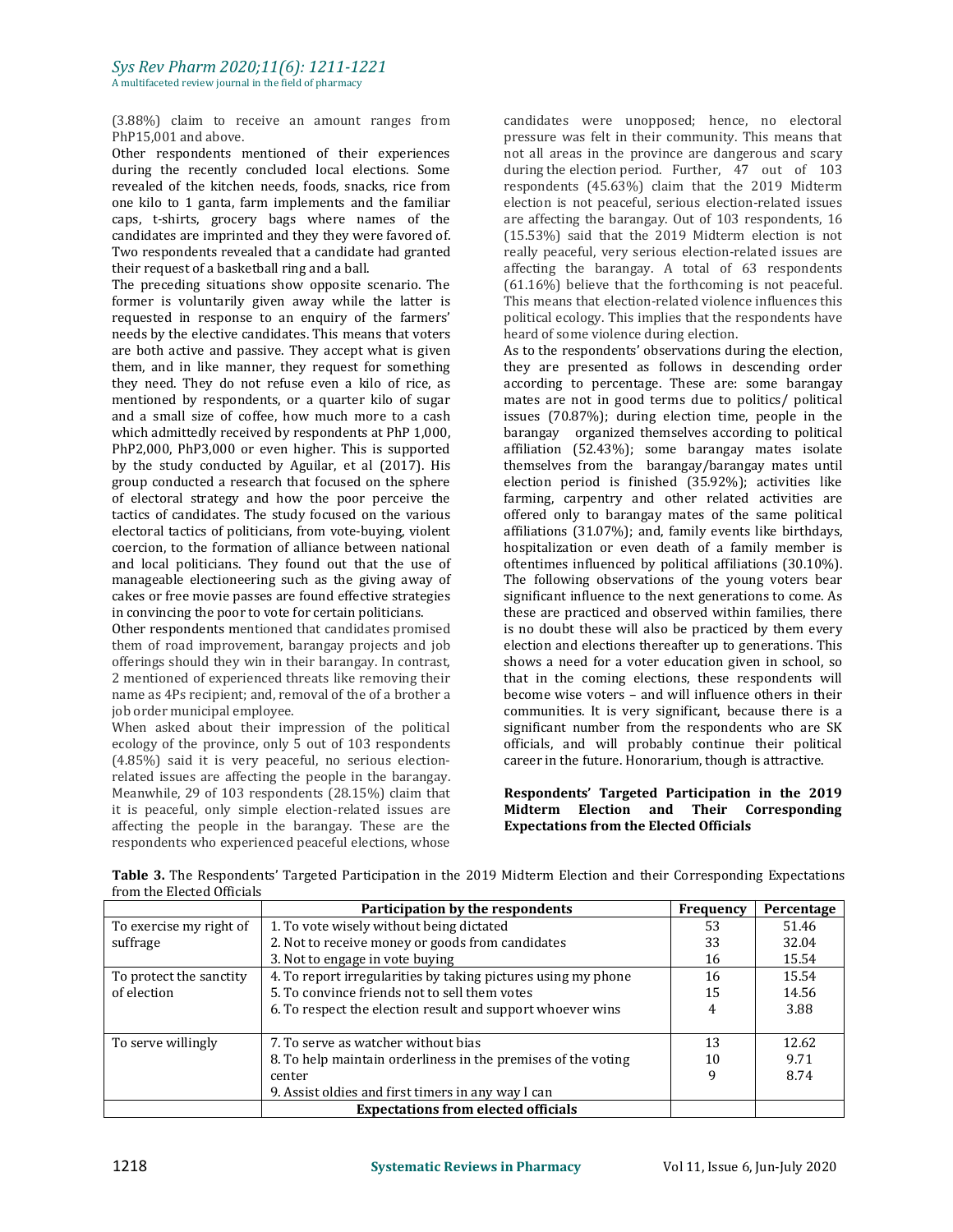# *Sys Rev Pharm 2020;11(6): 1211-1221*

A multifaceted review journal in the field of pharmacy

| On performance of  | 1. implement platforms presented during campaign            | 82 | 79.61 |
|--------------------|-------------------------------------------------------------|----|-------|
| duty               | 2. practice good leadership                                 | 45 | 43.69 |
|                    | 3. observe transparency, no corruption                      | 22 | 21.36 |
|                    | 4. perform duties with dedication                           | 14 | 13.59 |
| On peace and order | 1. maintenance of a drug-free community                     | 15 | 14.56 |
|                    | 2. maintenance of a violence-free community, no killings    |    | 11.65 |
| On behavior        | 1. remain friendly and approachable                         |    | 16.50 |
|                    | 2. respect the result of election and support those who won | 16 | 15.54 |

Table 4 shows the targeted participation of the respondents in the attainment of clean and honest 2019 elections. They optimistically reiterated 3 major actions: to exercise their right of suffrage, to protect the sanctity of election, and, to serve willingly. In expressing their idea of exercising their right of suffrage, they aim to vote wisely without being dictated (51.46%); not to receive money or goods from candidates (32.04%), and, not to engage in vote buying (15.54%). These are the noble aims of the respondents. The conduct of the study culminated 2 days before the start of local candidates' election period. These ideas from the respondents were their intents few days before the campaign period. It can be deducted from the respondents' views of their participation of clean and honest participation. These can be views when vote buying and vote selling are discreet or totally had not been witnessed yet, and this could be strengthened through a timely voter education conducted in the school. This could elevate their ardent desire not to sell their votes in cash or in any form nor engage themselves in vote buying activities. These responses show the aspiration of the youth not to engage in the mockery of election. This means that there is a need to strengthen their good intentions. This implies that when these aspirations are scaffold with voter education, for them and for the other adults in their barangay, it is not far that election fraud in whatever form could be eliminated.

As to their desire to protect the sanctity of election, the respondents enumerated the following activities to be undertaken: to report irregularities by taking pictures using my phone (15.54%); to convince friends not to sell their votes  $(14.56\%)$ ; and, to respect the election result and support whoever wins (3.88%). The and order specifically in the premises of the voting area. This shows that respondents claim social responsibility within their level. This implies that they could be of help to some social issues in their own way within their level of capacity. These ideals when supported with voter education, will develop into values, and later on passed to the younger generation and the next generations, and later on become established.

As to the respondents' expectations from elected officials, they insinuated that they expect from them based on their: performance of duty, implementation of peace and order; and, behavior. Their expectations from the elected officials based on performance of duty are the following: to implement presented during campaign (79.61%); practice good leadership (43.69%); observe transparency, no corruption (21.36%); and, perform

respondents' ideals are worth emulating. This means that they are set to participate in up keeping a clean and honest election within their level. This implies their willingness to end election fraud and deceit. Their answers given here are views of an active and passive mind. This implies that some of them are willing to actively participate, and some are passive. The passive is those who do not have enough personality to stand by themselves. They need support, or self-esteem, or more encouragement to do such things. This could be in the form of support from family, friends or peers, more knowledgeable others around the individual, in addition to the education, and voter education attained in school. If this is provided to them, they will become more active and useful citizens.

The respondents also aim to serve willingly as they accounted the following: to serve as watcher without bias (12.62%); to help maintain orderliness in the premises of the voting center (9.71%); assist seniors and first-timers in any way they can (8.74%). The number of respondents who accounted for these are not that high but is significant. This means that their number can be capitalized when empowered. This implies that the respondents already reached maturity and are at this time ready to intersperse with societal issues and problems and are ready to offer help in any way they can. Aside from their willingness to volunteer as watcher, they promised to be a watcher without bias. This means they will not keep irregularities by themselves but to stand as witness of truth regardless of political affiliation of the candidate being watched. They also promise to engage themselves in the maintenance of peace

duties with dedication (13.59%). The respondents wanted the elected officials to do immediately what is promised during the campaign period. This means that promises to them is very essential, they expect a lot from them. This implies that "word of mouth" is dignity, and dignity must be kept by these elective officials. The respondents also crave for transparent governance and a dedicated servant.

# **The respondents' answers when asked of voter education and election-related topics taken**

The responses of respondents when asked whether voter education and other election related topics were tackled in subjects taken prior to the conduct of this study or not is presented in the preceding table below.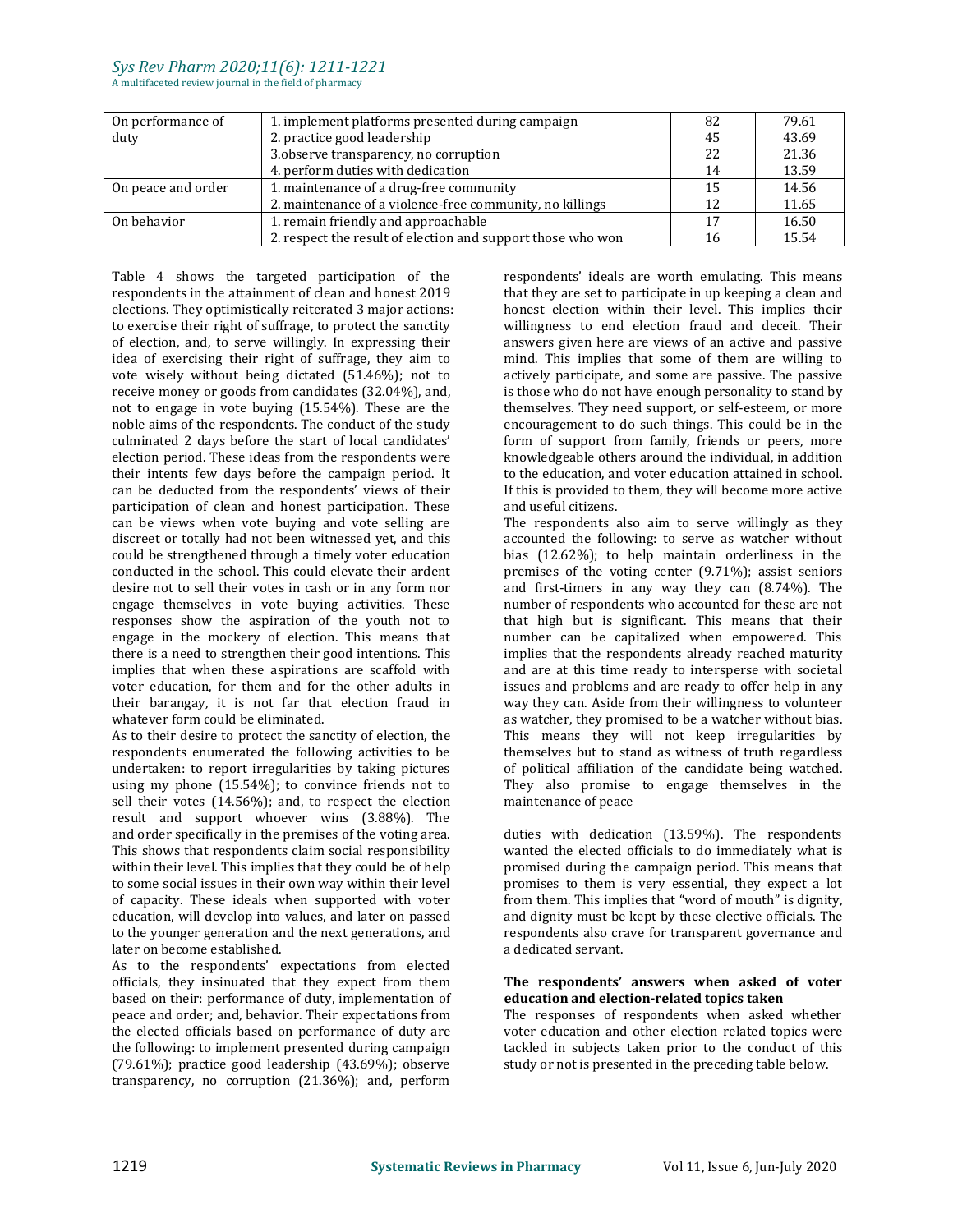| Responses                     | <b>Subject</b>                               | <b>Frequency</b> | Percentage |
|-------------------------------|----------------------------------------------|------------------|------------|
| 1. There are topics discussed |                                              | 21               | 20.39      |
|                               | 1. Social Science                            | 11               | 10.68      |
|                               | 2. Readings in Phil. History                 |                  | 1.94       |
|                               | 3. Values Ed.                                |                  | 0.97       |
|                               | 4. Understanding Culture & Politics          |                  | 0.97       |
|                               | 5. Answered YES but did not indicate subject | h                | 5.83       |
| There are NO topics           |                                              | 57               | 55.34      |
| discussed                     |                                              | 25               | 24.27      |
| Did not Answer/No Answer      |                                              |                  |            |

**Table 5.** The respondents' answers when asked on the inclusion of voter education and election-related topics in given subject/s

The table shows the responses of students as to members of the community. whether voter education and other election related topics were tackled in the different subjects in the high school, junior or senior level. There are 11 out of 103 (10.68%) respondents claim that voter education and other election related topics were tackled in their social science subject. 2 out of 103 (1.94%) said they tackled in their subject in Readings in Phil. History, while one (0.97%) answered Values Education and Understanding Culture and Politics respectively. Out of 103 respondents, 57 of them (55.34%) said that the subject matter was not tackled in any of their high school subjects. Further, 25 (24.27%) did not give any answer whether the aforementioned topic was undertaken in class or not.

The result as shown in the table is a good basis that a revisit of the K-12 curriculum be undertaken for inclusion of voter education and other election-related topics leading to the attainment of a clean and honest election. This inclusion is very significant because it will enhance the respondents' awareness of their rights and duties as a citizen of the Philippines most especially in the execution of their right to suffrage. Moreover, values will be formed as a result of this and ultimately will be

# **FINDINGS**

1. The following are the definitions of the respondents of a clean and honest election. A clean and honest

- when there is NO vote buying and NO vote selling;
- when vote is casted without being dictated and without pressure;

 when one can freely vote for the candidate who is honest, humble, dedicated qualified for the position, and, who can be of help to the people;

 When during the election period, there are NO killings, threatening, harassment/coercion,

- fraud/cheating during canvassing nor blackmailing;
- When the candidates humbly accept defeat and respect and support the one who wins, do not destroy other candidates' reputation during campaign, fulfill platforms presented during the

emulated by their families, future students and other

In conclusion, when asked about their general impression of the 2019 Midterm Election, the respondents presented two opposing views. One respondent says: *ti eleksiyon ket isu ti*

*kaalasan nga aldaw. Isu ti aldaw nga saan agguurnos dagiti agkakabsat, agkakabagyan ken agkakaarruba gapu iti panagsisinnupadi iti kapanunutan iti politika.Nagdakes!"* (Election day is the worst day. It is the day when siblings, relatives and neighbors are not united due to differences in political views. It is really worst!). The respondents want to emphasize that blood should be thicker than water. Another respondent exclaimed, "*kanayon koma nga election. Adu ngamin iti kwarta dagiti tattao, adu ti maawat. adu pay malakwan mi diay store mi.* (I wish every day is election day. People have lots of money to receive. We also have higher sales in our sari sari store). This shows that there is vote buying and vote selling, which, in this response made by respondents is disturbing and very alarming. Ultimately, the need for voter education is needed.

#### **FINDINGS, CONCLUSIONS AND RECOMMENDATIONS**

campaign period, follow COMELEC guidelines, and, practice healthy competition; and,

 When the people in the community are united and of healthy relationships, disciplined, not divided according to political affiliations, and are honest, understanding, and loving.

2. A negative impression on the political ecology of Abra is posed by the respondents. They consider Abra not peaceful during election due to rampant vote buying and siblings, relatives and neighborhood are found forming rivalries due to differences in political views.

3. The respondents posed positive actions to be undertaken in the attainment of a clean and honest election like exercising their right of suffrage, protecting the sanctity of the election, and serving the best way they can. In like manner, they expect the elected officials of an excellent leadership, strict implementation of peace and order, and a model of good behavior as public servant.